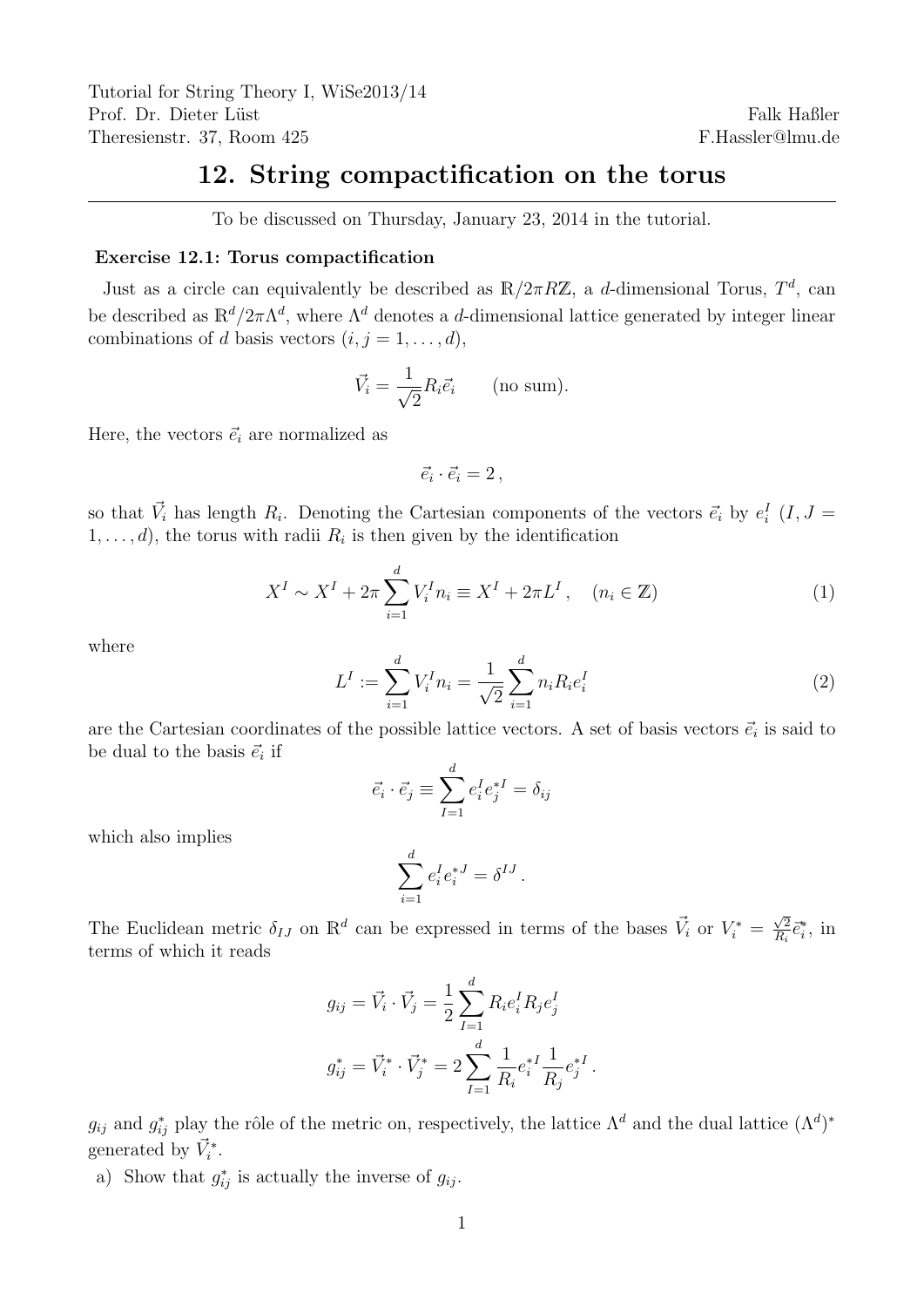- b) Choosing  $\vec{e}_1 = (\sqrt{2}, 0)$  and  $\vec{e}_2 = (1, 1)$  in case of a 2-torus, find the dual basis  $\vec{e}_i^*$  (either graphically or algebraically).
- c) Show that the single-valuedness of a wave function of the form  $\exp\left(\sum_{i=1}^{d} x_i\right)$  $I=1$  $X^{I}p^{I}$ requires

$$
\sum_{I=1}^d L^I p^I \in \mathbb{Z},
$$

and hence,

$$
p^{I} = \sum_{i=1}^{d} m_{i} V_{i}^{*I}, \quad (m_{i} \in \mathbb{Z}).
$$

The momentum vectors  $p<sup>I</sup>$  are thus constrained to lie on the dual lattice  $(\Lambda_d)^*$ .

d) The mass formula in the absence of internal  $B_{MN}$  fields is given by

$$
m^2 = N_L + N_R - 2 + \frac{1}{2} ((\vec{p}_L)^2 + (\vec{p}_R)^2) ,
$$

where

$$
\vec{p}_{L,R} = \vec{p} \pm \frac{1}{2}\vec{L} \,.
$$

Show that this is equal to

$$
m^{2} = N_{L} + N_{R} - 2 + \sum_{i,j=1}^{d} \left( m_{i}g_{ij}^{*}m_{j} + \frac{1}{4} n_{i}g_{ij}n_{j} \right).
$$

e) Switching now on a non-trivial internal  $B_{MN}$ -field background,  $B_{IJ} \neq 0$ , and using a flat spacetime metric,  $G_{MN} = \eta_{MN}$ , the action of a string (string tension  $T = \frac{1}{4}$  $\frac{1}{4}\pi)$ 

$$
S \equiv S_{\rm P} + S_{\rm B} = -\frac{1}{8\pi} \int d^2 \sigma \left( -\partial_{\tau} X^M \partial_{\tau} X^N + \partial_{\sigma} X^M \partial_{\sigma} X^N \right) \eta_{MN} + \frac{1}{4\pi} \int d^2 \sigma \partial_{\tau} X^I \partial_{\sigma} X^J B_{IJ} .
$$

Use

$$
X^{I}(\sigma, \tau) = x^{I} + 2p^{I} + L^{I}\sigma + \text{oscillators},
$$

to show that the internal canonical momenta

$$
\Pi^I = \frac{\delta S}{\delta(\partial_\tau X^I)}
$$

are given by

$$
\Pi^I = \frac{1}{2\pi} (p^I + \frac{1}{2} B_{IJ} L^J) + \text{ oscillators}.
$$

This implies that the internal canonical center of mass momenta  $\pi^I$  are now given by

$$
\pi^I = p^I + \frac{1}{2} B_{IJ} L^J
$$